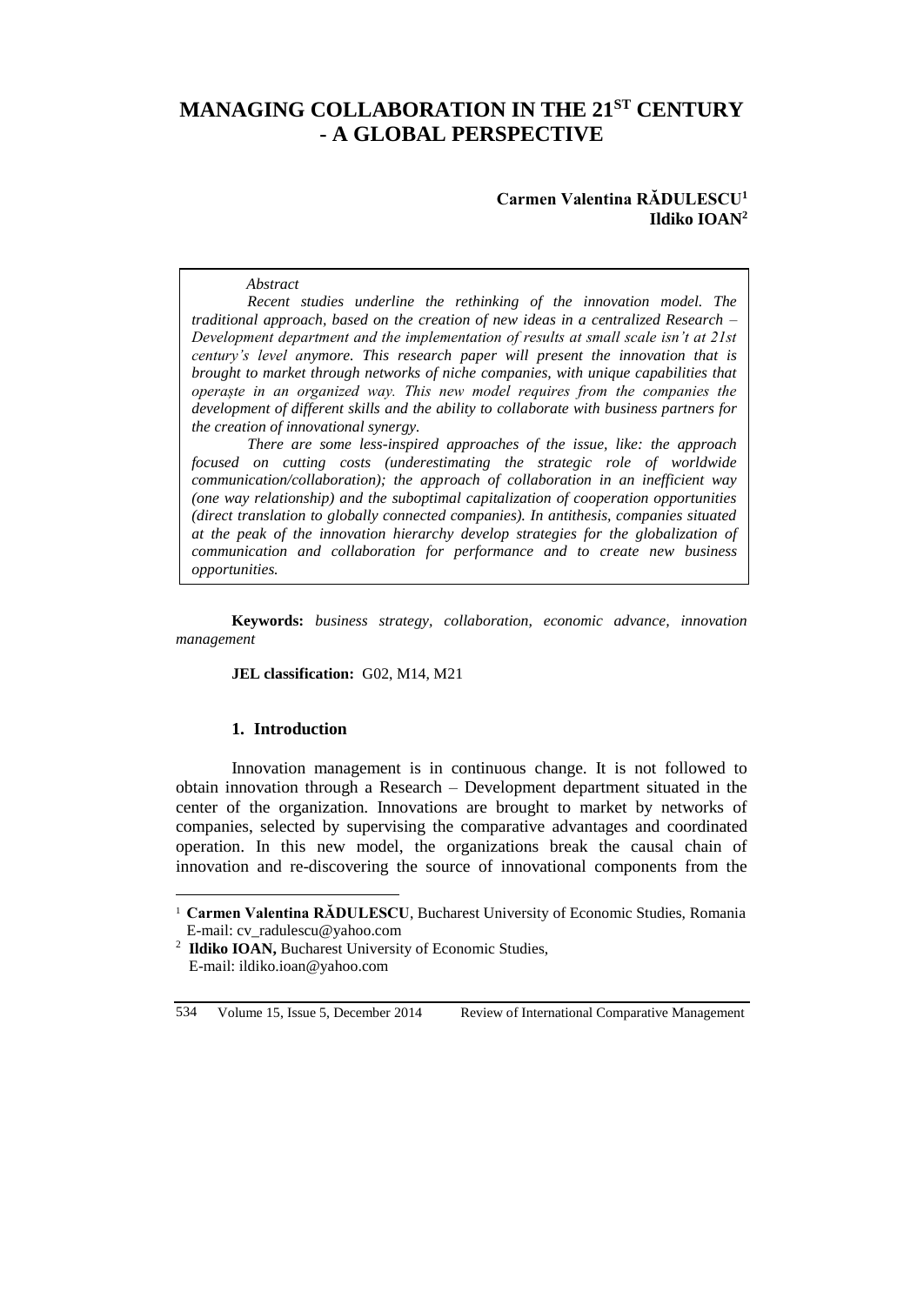business partners' frame at the smallest prices, better skills and access to knowledge that can help to obtain market differentiation. The purpose is to establish a win-win relation for new products and services developed with business partners. To sum up, companies follow superior performance through innovation and collaboration.

The new model is created through new trends that accelerate companies in rethinking the traditional approach of innovation. The beginning is given by the growth of the level of complexity of the products through the technology used for their creation. Only one company can't own all the needed skills under one umbrella. Following this idea, we have cheap labor through which products are obtained, this being found in emerging countries, replacing the technological and more expensive equivalent. Least we find geo-strategic skills, represented through skills and "unique" capabilities, exploited by companies that are positioned in geographical advantage (Bran et al., 2014, pp. 216-226). We could add continuous technological advantage combined with the new models of open source architecture and created standards for reducing costs of labor used in production (Bodislav, 2012, pp. 50-55).

# **2. Managing worldwide collaboration**

Many companies have a simple strategy of worldwide collaboration: using global partners for cutting costs and do not have a collaborative effect only after the product' project is created.

In companies that are at the peak of innovational hierarchy are created collaboration strategies to maintain business objectives. These companies obtain high benefits from the strategic approach, from which we can mention the specification differentiation of high-tech products created by them. The success of strategic collaboration can result in obtaining access to the partner's superior know-how and access the knowledge on competitive advantages given by the geographic positioning of the partner.

#### *2.1. Research and Development on the Budget*

Companies focused on lowering costs through outsourcing will follow only after replacing own resources with global resources, but that are a lot cheaper. Innovative companies are focused on cutting costs, but through another model: not to change their resource obtaining model, they follow the optimization of performance through a type a configuration of business operations, even if some costs will rise because of the management changes or production structure, companies will have lower costs on a long term through the resulted innovation (Bodislav, 2012, pp. 50-55).

For creating a general example-model we'll take Apple, this company is the global leader in mainstream technologies for consumers with an average to high level of income and knowledge; developing high quality electronic products, and it

Review of International Comparative Management Volume 15, Issue 5, December 2014 535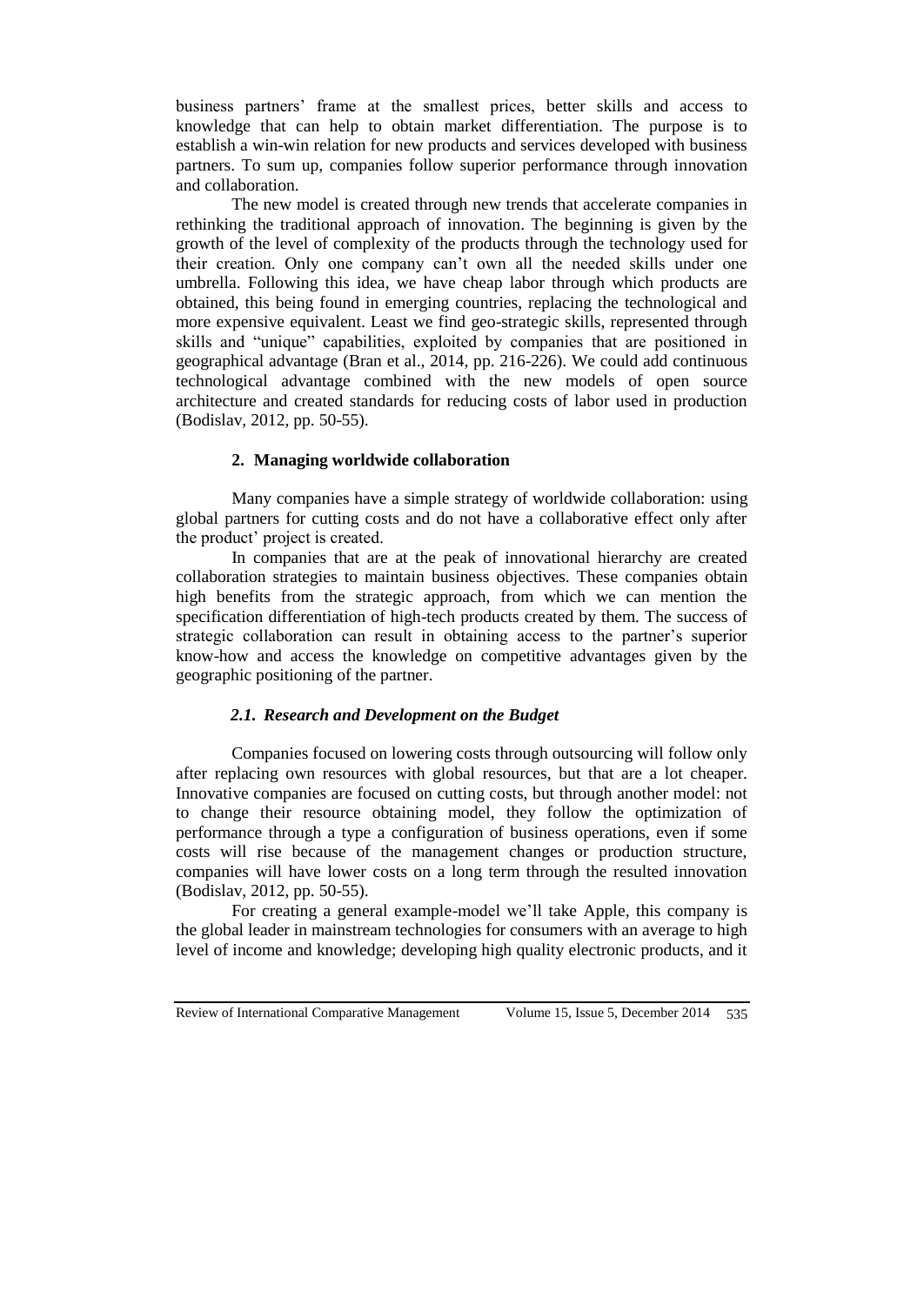is a leader in worldwide collaboration with suppliers and with own software manufacturers (Bodislav et al., 2015, pp. 107-113). When Apple opened a LED/LCDs and semiconductors plant in China it had not done it only for lowering production costs (under the average cost from the US) and adopted a new management model, with local specificity, hiring supply-partners' employees from China.

While they observed the comparative advantages obtained through Chinese management, some parts being adopted at the production divisions from other plants in the world, but not in the US, because the syndication and American wage regulations do not allow this kind of management transfer, while the Chinese management was replaced (partially or totally, depending on the strategic importance of the plant/supply partner) this way (controlled) yielding costs in downsizing, Apple has imported in their new Chinese plants some observed facilities in the American production process. After putting in action production capabilities in the global plants framework, they wanted to hire a team of engineers with local specific, but trained in the US and specialized on problems linked to a better production process of the product itself. As a result a higher productivity at a network level was obtained. If we would substitute a worker with another (with a smaller wage) we have a singular yielding, that can't be continued because he can be replaced only with another cheaper worker, from the same area, because the cost with installing and developing the plant becomes a fixed cost that must be amortized and valued as a maturity of an investment. Apple benefited from the positioning of plants in transit areas, and in China in areas with lower costs in creating and developing a plant, this way it obtained a smaller time-maturity yield.

## *2.2. Higher yields and better knowledge management*

Companies from the top of hierarchy are focused on maintaining some fluid relations with business partners. There is a way of bringing innovation faster by using the cybernetic capacities of new products, lowering the time for bringing to market new products and will rise market sensitivity (instant feedback) without using specialized teams for obtaining market response and there is another way to access unique competences, technical know-how and expertise that could not be obtained in the organization. Innovative companies will obtain a blend between the two ways that are going to give them a competitive extra-advantage despite other competitors. As an example we have the time gap needed to hire and train a new employee for a niche technical position, that is about nine months (period used on the Microsoft hiring platform), but by using specialized partners the period is as low as two weeks, through instant access at the hiring platform of supplier/producer that are already specialized in the new searched niche (Bodislav, 2012, Pascu et al., 2015).

Microsoft uses the hiring model of partners with the searched specialty integrated in their used business model this way lowering the time for implementing, this way they are sharpening their agility and quality of the new

536 Volume 15, Issue 5, December 2014 Review of International Comparative Management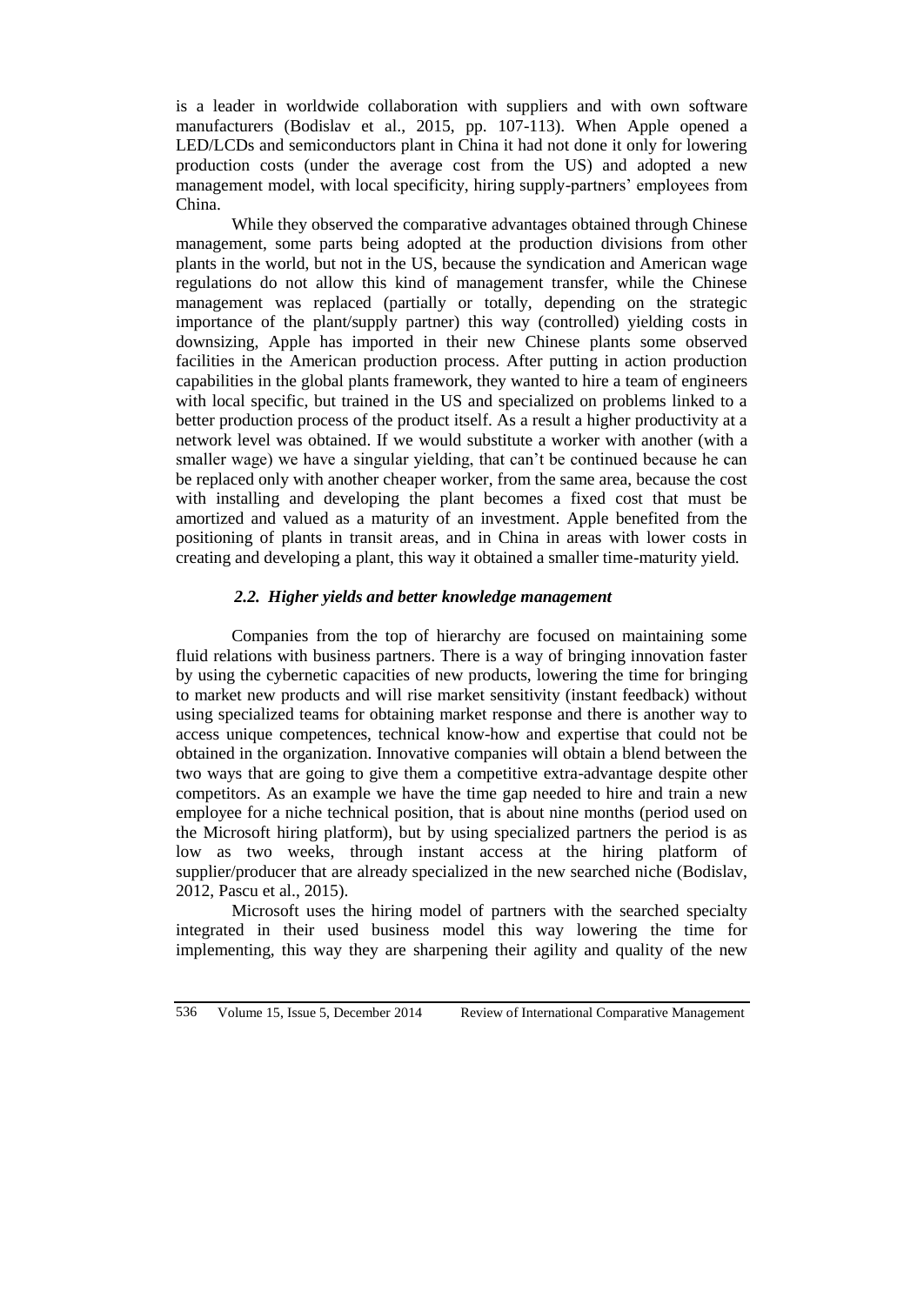business that is wanted to be developed. For example we can give the hiring of third party for offering an update to clients, testing updates for an operating system, new hardware components developed that are compatible with existing Microsoft products and the certification of ad-on apps or third party apps (Bodislav, 2011, pp. 34-41). In a practical manner, the outside business partner covers a related business component that would have cost more and would have a longer time to be implemented and solved internally (this solution has its own model of solving problem-tickets – testing fluidization and prioritizing and tasks redesigning). In the Microsoft framework, the obtained results lowered the work time for related components with 90% and cost with 70%, and the failure rate is similar with the work process obtained by "The Six Sigma" qualitative method – zero defects/failures, approx. 3 defects at 1 million manufactured products (Brue, 2005, Hamel, Prahald, 1994).

Access to knowledge is found in the specific business objectives of innovative companies. We can consider the new company (the company that has under management the Apple production plants in China). The new company creates its own partnerships with other under-third party suppliers from Taiwan and India to produce equipments composed from global parts (for MacBook notebooks we have the unibody molded in China and India, CPUs, hard-disks and memories made in Taiwan). At Apple the next project idea is followed: a product that can solve a necessity (existent or future-existent), it has some general characteristics and a maximum price it can be reached for that product. This way the new company must value its vision not only in smaller production costs (that are now a given fact in the equation) and through the way of solving the production problem (innovation of the production model or of the vision on the targeted product). In the situation in which the cost is bigger than the target-cost for the desired product, than we have to use superior knowledge to solve the problem of relocating production capacity (a fact that can't be done without knowledge on the local market – geographic competitive advantage kept).

# **3. Managing collaboration involves reconfiguring business paths**

The gap between performers and the rest of companies is given by their organizing model. Here we have the "merchant" model of observing collaboration, from which results the outsourcing of services and production (Pascu et al., 2015). This way are created deliverables that are obtained from breaking the innovational value chain, partner firms being treated as "classic suppliers" and are approached in this manner (McCormack et al., 2007). The model of innovative companies can be named as the "collaborative" model, that is focused on a product before it's created and on the production process, before this process is linearized - the idea of creating an entire production process, from entering raw materials to the exit of the product from the company's plant for selling (Figure 1).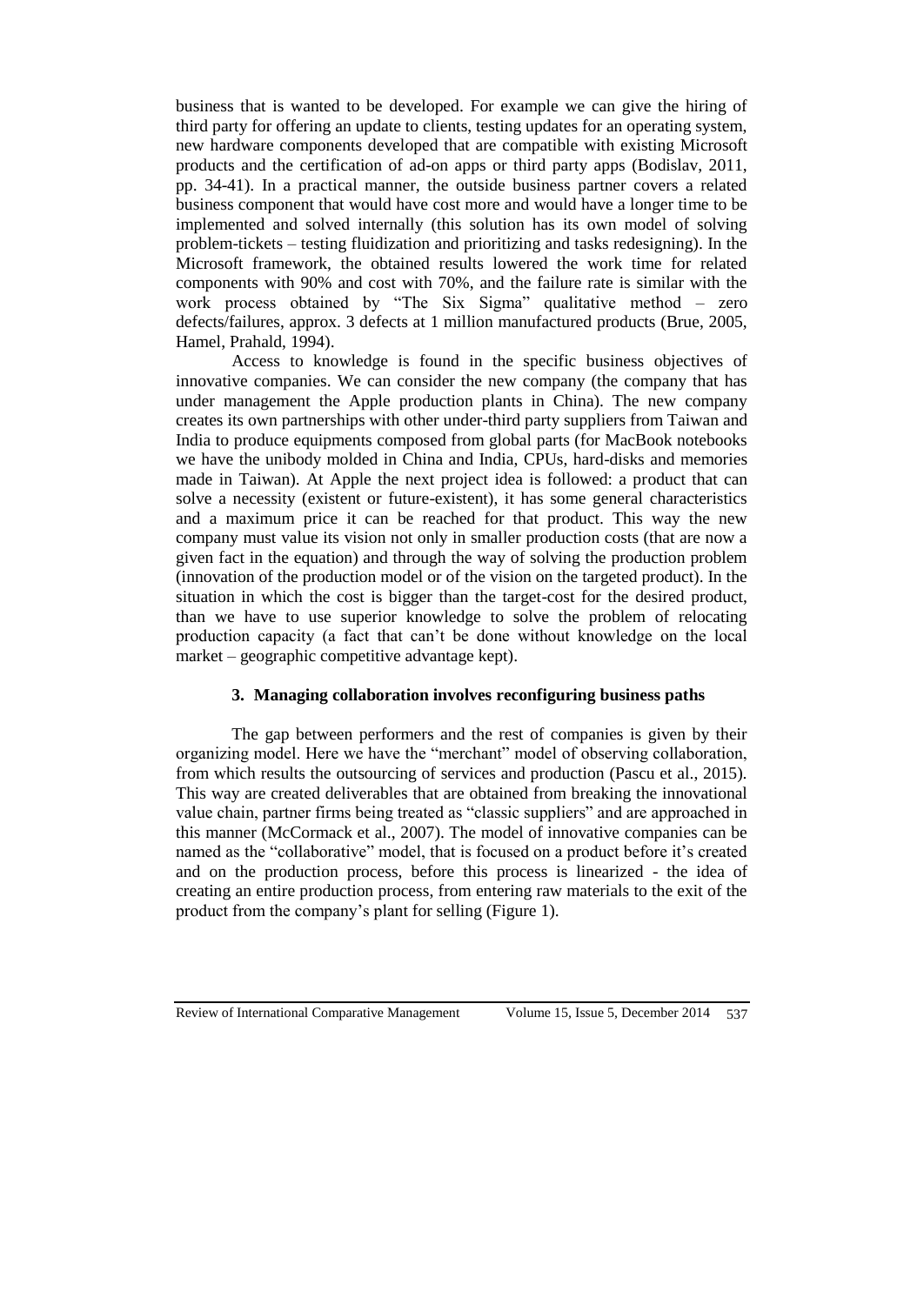

**CREATION PROCESS PERSPECTIVE** 

## **Figure 1 Managing collaboration from the relationship between Production and Innovation**

**Source:** the authors, starting from Bodislav (2012)

Imitating a product has low risks (implies only production) despite creating a product (implies innovation) that includes high risks, not only economic ones but physical and environmental ones (Bodislav, 2015). When the company has to deal with low incertitude it can approach the idea of outsourcing production (being a merchandising problem), but as the incertitude level rises, the collaborative model is better in approach – the  $n$ -Perfect contracts theory" between companies (Williamson, 1998, Teece, 1986).

Companies that adopt the collaborative model include in the way of approach future visions on work teams' structure, internal and external contracts' structure and of collaboration and managing intellectual property.

## **4. Conclusion**

The overview, oversight and insight of managing collaboration through business relations and obtaining new specific business knowledge are the new technical paths for obtaining an edge in front of the competitors. Companies that are based on strategy, organizing and development of capabilities have had a great success in creating a more efficient collaboration. During this article it was observed that some companies obtain through managing collaboration and new opportunities that create higher and higher added value.

Technical case cases are represented by some companies that have an evolution of collaboration in the translation method of the competitive advantage that is based on possessing technical skills in many domains. The moment when a company owns the necessary knowledge for transformation through  $21<sup>st</sup>$  century management practices it enters a competitive advantage progress model on the

538 Volume 15, Issue 5, December 2014 Review of International Comparative Management